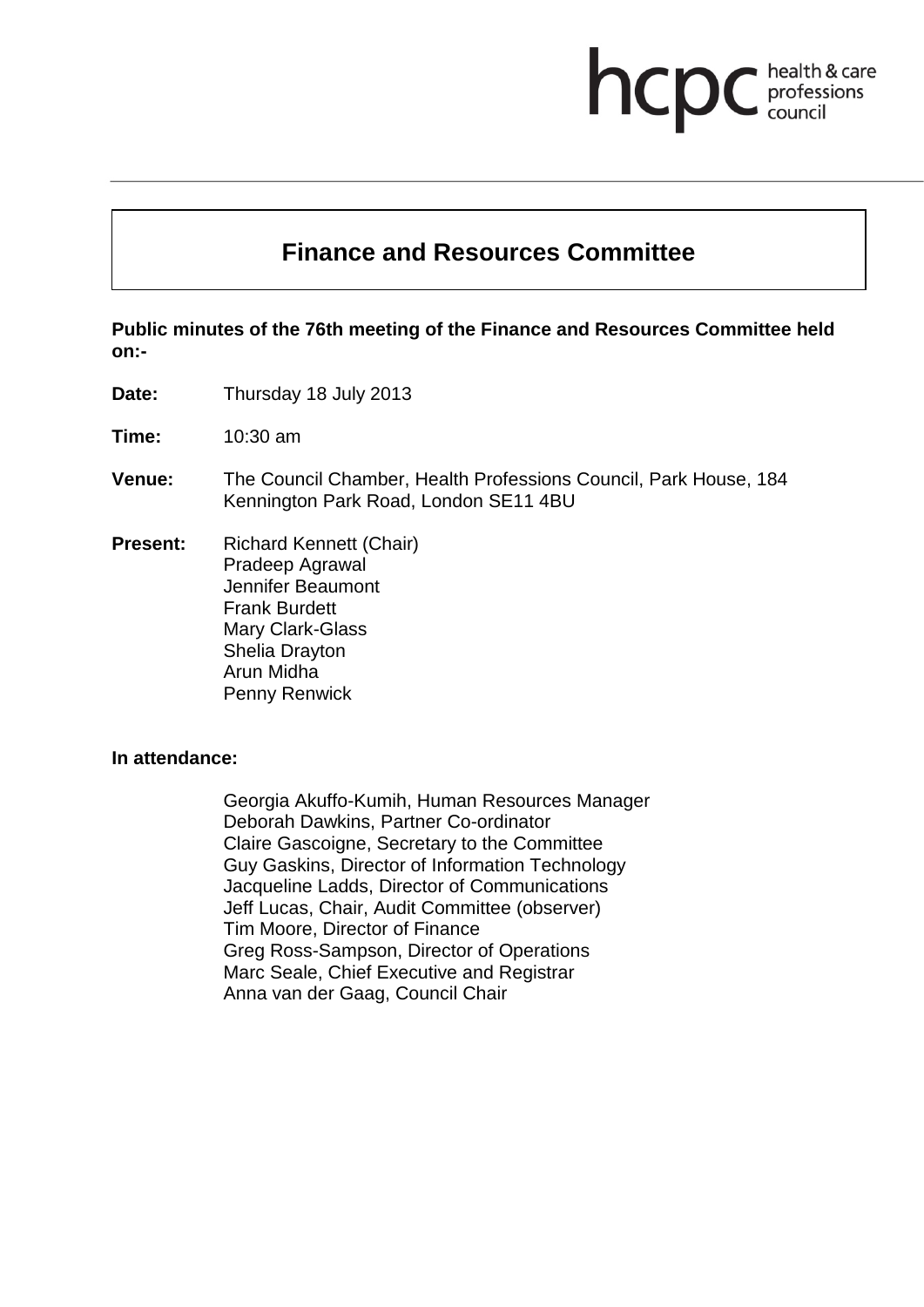## **Item 1.13/71 Apologies for absence**

1.1 Apologies for absence were received from Keith Ross.

## **Item 2.13/72 Approval of agenda**

2.1 The Committee approved the agenda.

## **Item 3.13/73 Declarations of members' interests**

3.1 Members had no interests to declare in connection with the items on the agenda.

## **Item 4.13/74 Minutes of the Finance and Resources Committee meeting 18 June 2013 (report ref: FRC 50/13)**

4.1 It was agreed that the public minutes of the 75th meeting of the Finance and Resources Committee should be confirmed as a true record and signed by the Chair.

## **Item 5.13/75 Matters arising (report ref: FRC 51/13)**

5.1 The Committee noted the list of actions agreed at previous meetings.

# **Item 6.13/76 Finance report (report ref: FRC 52/13)**

- 6.1 The Committee received a report on the work of the Finance Department.
- 6.2 The Committee noted the following points;
	- the Annual Report and Accounts for 2013 has now been approved by Council and signed by the Comptroller and Auditor General and is due to be laid in Parliament today; and
	- income in June was £2,031k and expenditure was £1,769k, leaving an operating surplus of £262k. The cumulative result for the year to date is £931k better than budget but it recognised that there are a number of positive timing differences which will unwind during the remainder of the year.
- 6.3 The committee requested that the Finance Report to be presented at the September meeting shows greater detail and explanation of the variances and notes whether they are permanent or timing differences:

| Date       | Ver.          | Dept/Cmte | Doc.<br>Tvpe | Title                                                   | <b>Status</b>     | Int. Aud.                 |
|------------|---------------|-----------|--------------|---------------------------------------------------------|-------------------|---------------------------|
| 2013-07-18 | $\mathcal{A}$ | F&R       | <b>MIN</b>   | Minutes Finance and<br>Resources Committee July<br>2013 | Draft<br>DD: None | <b>Public</b><br>RD: None |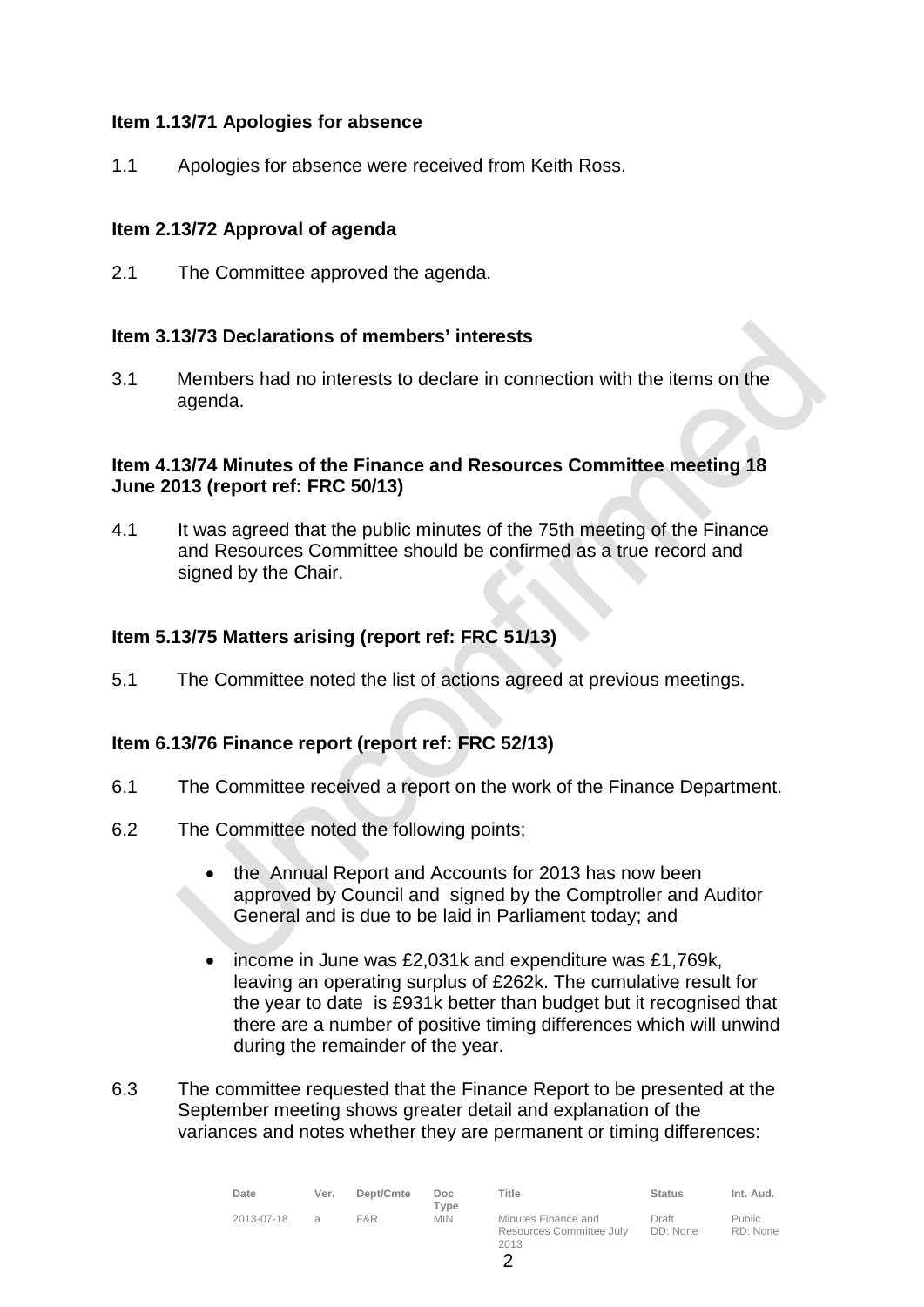## **ACTION – Director of Finance** 10 September 2013

6.4 The Committee noted the report.

## **Item 7.13/77 Human Resources report (report ref: FRC 53/13)**

- 7.1 The Committee received a report on the work of the Human Resources Department.
- 7.2 The Committee noted a list of recent recruitment activity within HCPC.
- 7.3 The Committee noted that;
	- the HR team is in the process of reviewing the HCPC's overtime policy;
	- following analysis of training needs identified during the Annual Performance Development Reviews, the HR team is in the process of devising an organisational training plan;
	- elections and training activities for new employee representatives for the Employee Consultation Group will take place in July; and
	- the annual report on employee diversity 2012-13 has not yet been prepared. It is anticipated that this will be completed for the Committee's meeting in September.

**ACTION – Director of Human Resources** to present the employee diversity report 2012-13 at the Committees meeting on 10 September 2013.

- 7.4 The Committee noted that the vacant position within the IT department had not yet been filled. It noted that the role had been re-scoped and that a recruitment premium was being applied, which had previously proved successful.
- 7.5 The Committee discussed the high workload of the HR department. It was agreed that with organisational growth, HR resources needed to be closely monitored. The Committee noted that temporary support for the HR team had been put in place.
- 7.6 The Committee noted the report.

## **Item 8.13/78 Partner Manager report (report ref: FRC 54/13)**

8.1 The Committee received a report on the work of the Partners team.

| Date       | Ver.          | Dept/Cmte | Doc.<br>Tvpe | Title                                                   | <b>Status</b>     | Int. Aud.                 |
|------------|---------------|-----------|--------------|---------------------------------------------------------|-------------------|---------------------------|
| 2013-07-18 | $\mathcal{A}$ | F&R       | <b>MIN</b>   | Minutes Finance and<br>Resources Committee July<br>2013 | Draft<br>DD: None | <b>Public</b><br>RD: None |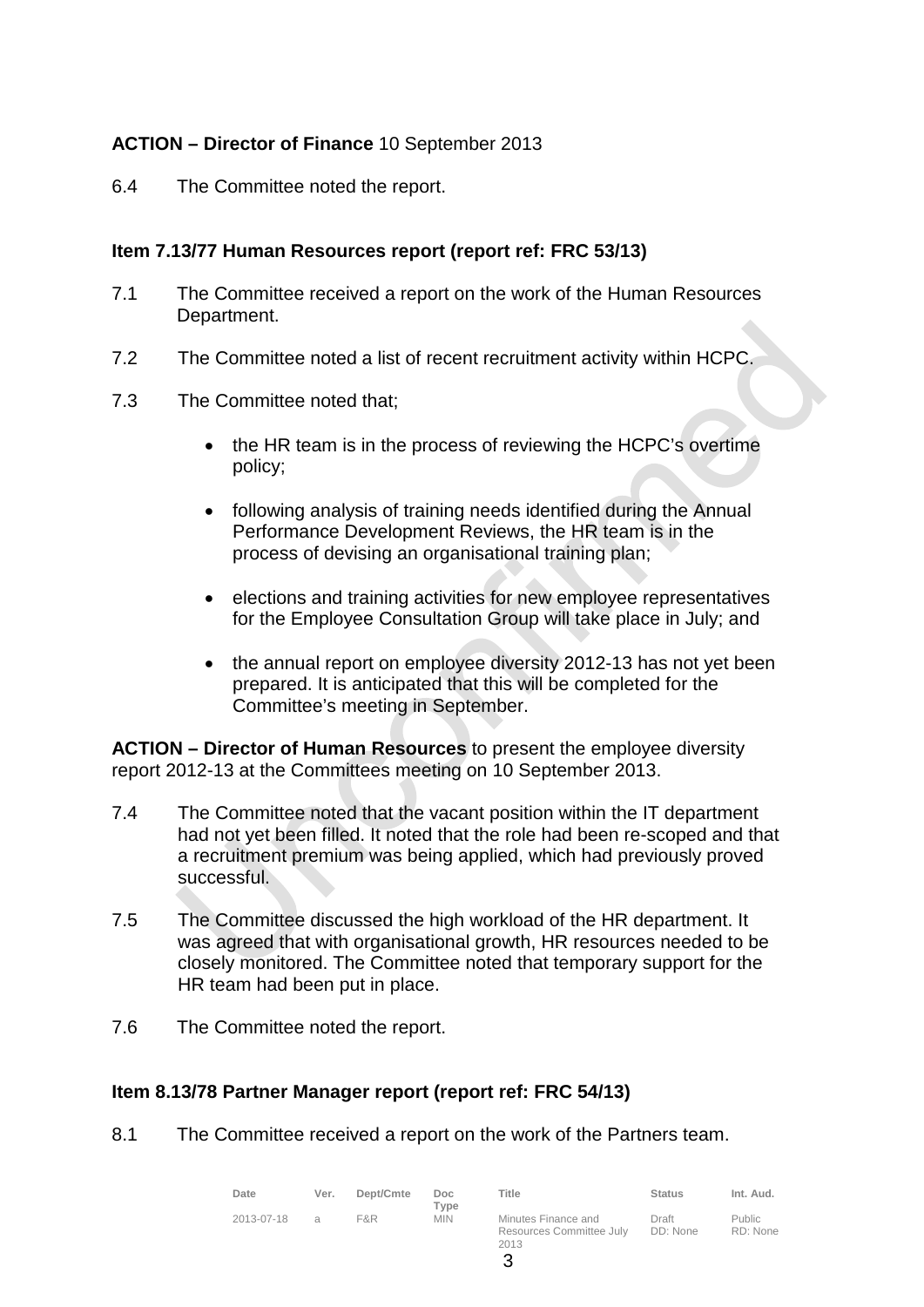- 8.2 The Committee noted details of recruitment for a number of Partner roles.
- 8.3 The Committee noted that its Biomedical Scientist (BMS) member had been involved in the recent recruitment of BMS partners. The Committee discussed the positive feedback he was able to provide. It was noted that 3 out of 5 applications were successful and that recruitment in this area would continue in the next campaign.
- 8.4 The Committee discussed feedback from Partners who resign. It was noted that these Partners are sent a voluntary feedback form, and that the Partners team were currently creating analysis around this feedback.
- 8.5 The Committee noted the report.

## **Item 9.13/79 Information Technology report (report ref: FRC 55/13)**

- 9.1 The Committee received a report on the work of the Information Technology Department.
- 9.2 The Committee noted the following points:
	- upgrades to the telephone system have been completed and a failover telephone controller has been installed. Replacement of handsets is planned for July;
	- an outage of the online register and online renewals occurred on 19 June 2013 for fifty minutes. The service disruption was due to the resilient servers freezing. This is believed to be due to unexpected latency by the data line provider which is being investigated; and
	- there was a mail outage on 13 June 2013 for two hours This was caused by a UK and EMEA outage by the Internet Service Provider.
- 9.3 The Committee discussed the wireless network project. The project has been initiated due to the need to replace the wireless service that was provided in 186 Kennington Park Road by its previous owners. Coverage will extend to the main Park House building for public and employee use. A wireless survey has been completed and the wireless service is now in test. The first phase of the project aims is expected to complete in September 2013.
- 9.4 The Committee discussed the Windows 7 upgrade. It was noted that an upgrade to Windows 8 was not being considered. The strategic plan includes the development of a virtual desktop environment which would be of greater advantage to the HCPC than Windows 8.

| Date       | Ver.          | Dept/Cmte | Doc.<br>Type | Title                                                   | <b>Status</b>     | Int. Aud.                 |
|------------|---------------|-----------|--------------|---------------------------------------------------------|-------------------|---------------------------|
| 2013-07-18 | $\mathcal{A}$ | F&R       | <b>MIN</b>   | Minutes Finance and<br>Resources Committee July<br>2013 | Draft<br>DD: None | <b>Public</b><br>RD: None |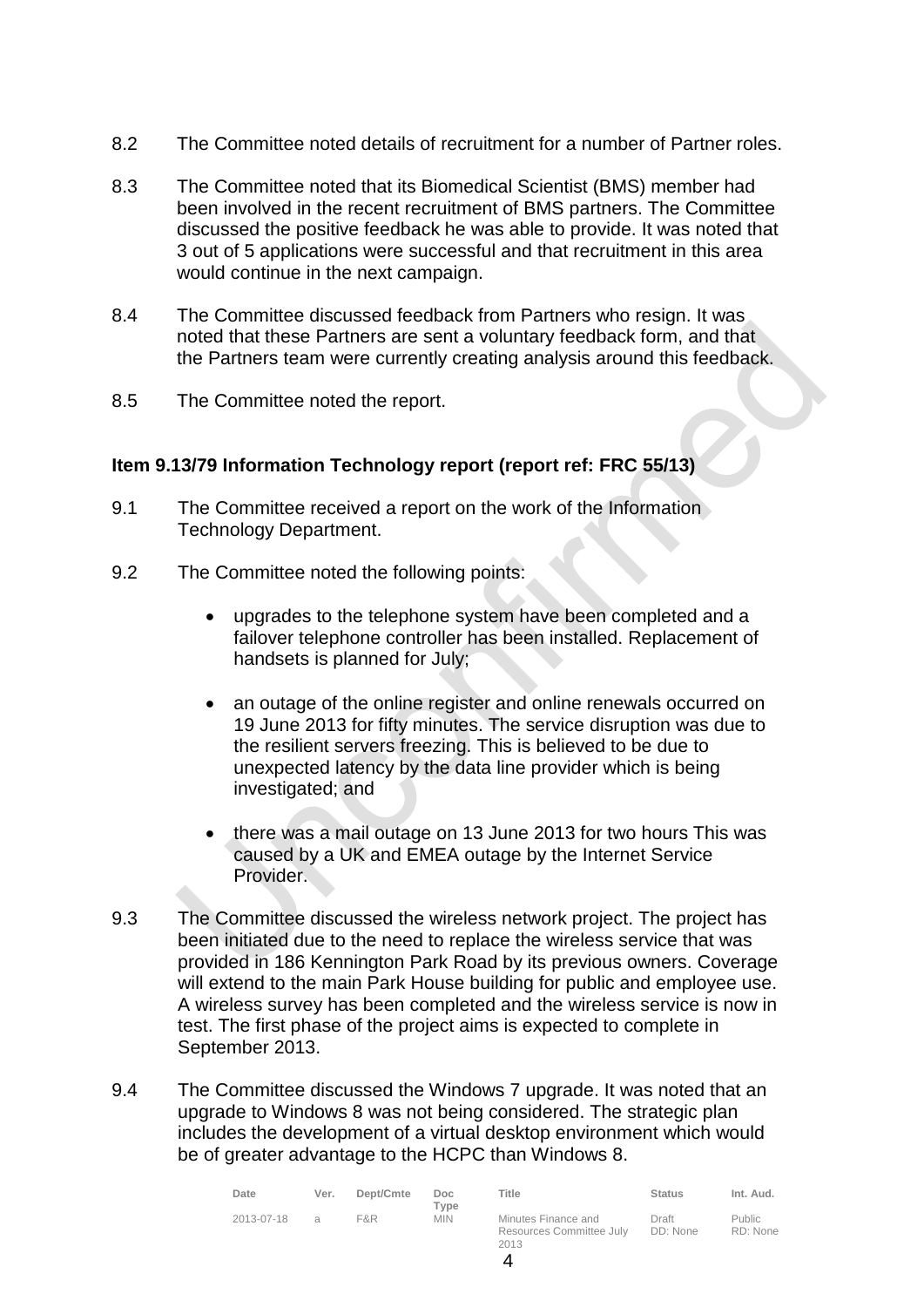9.5 The Committee noted the report.

## **Item 10.13/80 Operations report (report ref: FRC 56/13)**

- 10.1 The Committee received a report on Operations, covering the Registration, Project Management, Facilities Management and Business Improvement departments for the period 1 June to 30 June 2013.
- 10.2 The Committee noted the following points;
	- during the reporting period, registrations received a total of 10,138 telephone calls which represents a 15% increase in call volumes. The Department answered 96% of calls received compared to 97% during the same period two years ago;
	- at the start of June 2013, 19,487 paramedics and 1,326 orthoptists were invited to renew their registration. So far, 61% of orthoptists and 70% of paramedics have renewed. Online renewals account for 99% and 98% of these renewals respectively;
	- NHS protect have again approached the HCPC with regards to carrying out audits of registrant education. This has taken place previously but was stopped due to NHS protect resources;
	- BPI are working with the Secretariat to modify the security training CBT package for all employees,. Partners will be trained on information security using the CBT package used by employees last year; and
	- adjustments to how documents are printed around the organisation are being evaluated, and security improvements developed.
- 10.3 The Committee discussed the UK email response time of 2 days. It was noted that this referred to a substantive response and that holding emails are not sent by the Registration Department.
- 10.4 The Committee discussed how the quality of the customer experience is monitored. It was noted that the current system does not enable a phone number to be tracked, to show how many calls were made the HCPC. However, the Registration Department carry out an annual customer satisfaction survey.
- 10.5 The Committee noted the report.

| Date       | Ver. | Dept/Cmte | Doc                |
|------------|------|-----------|--------------------|
| 2013-07-18 | а    | F&R       | Type<br><b>MIN</b> |

Minutes Finance and Resources Committee July 2013 Draft DD: None

**Title Status Int. Aud.**

Public RD: None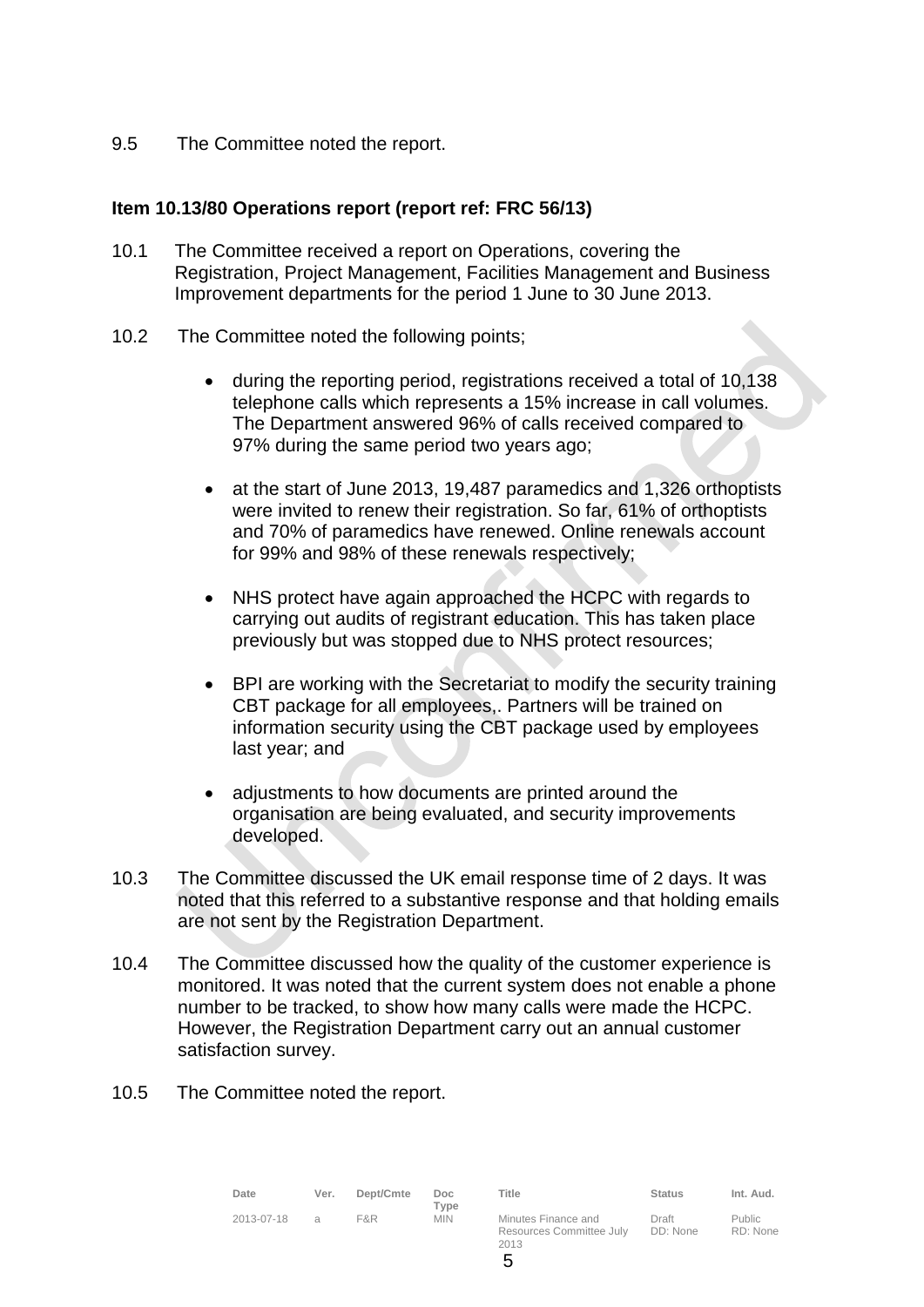## **Item 11.13/81 Fees Increase calculations (report ref: FRC 57/13)**

- 11.1 The Committee received a paper for discussion/approval from the Executive.
- 11.2 The Committee noted that at its meeting of 4 July, the Council was made aware of possible discrepancies in the projected income figures for 2014- 15 and 2015-16. It was agreed by Council that the figures would be removed from the consultation document and further calculations would be undertaken to ensure that these figures are correct.
- 11.3 Subsequent recalculations have shown that these figures were wrong for the following reasons;
	- the calculations used were not correctly phased in accordance with the dates in the HCPC professions' renewal schedule, to ensure that income was allocated to the correct financial year in which it occurs. This error increased total income by £533k for 2014/15, and £800k for 2015/16; and
	- the base fee used for readmissions in the original calculations was incorrect in that the fee was calculated to increase from £115 to £200 in 2014/15, when the correct increase was from £191 to £200. This error increased the total income by £467k.
- 11.4 The Committee noted that the re-calculations indicate that the correct income forecasts following the fee rise would be £400k in 2014-15 and £1.4m in 2015-16, compared to income if no increase was made, rather than the £1.4m and £2.2m figures appearing in the original calculations.
- 11.5 It was noted that the incorrect figures were used in the recent iteration of the 5 year plan presented to the Committee, and that the 5 year plan has now undergone recalculation to ensure that these errors have been removed.
- 11.6 The Committee wished to record its thanks to the Council members who brought the miscalculations to the attention of the Executive. It was noted that these members had been provided with the recalculated figures.
- 11.7 The Committee noted the following points during its discussion;
	- there is no impact on the financial viability of HCPC;
	- the quality of the HCPC's reporting is vital to the Council to enable it to make the right decisions. Whilst this is the first instance of such a miscalculation, based on a spread sheet calculation which is isolated from all other reporting systems, the financial formulae

| Date       | Ver.          | Dept/Cmte | Doc.<br>Tvpe | Title                                                   | <b>Status</b>     | Int. Aud.          |
|------------|---------------|-----------|--------------|---------------------------------------------------------|-------------------|--------------------|
| 2013-07-18 | $\mathcal{A}$ | F&R.      | <b>MIN</b>   | Minutes Finance and<br>Resources Committee July<br>2013 | Draft<br>DD: None | Public<br>RD: None |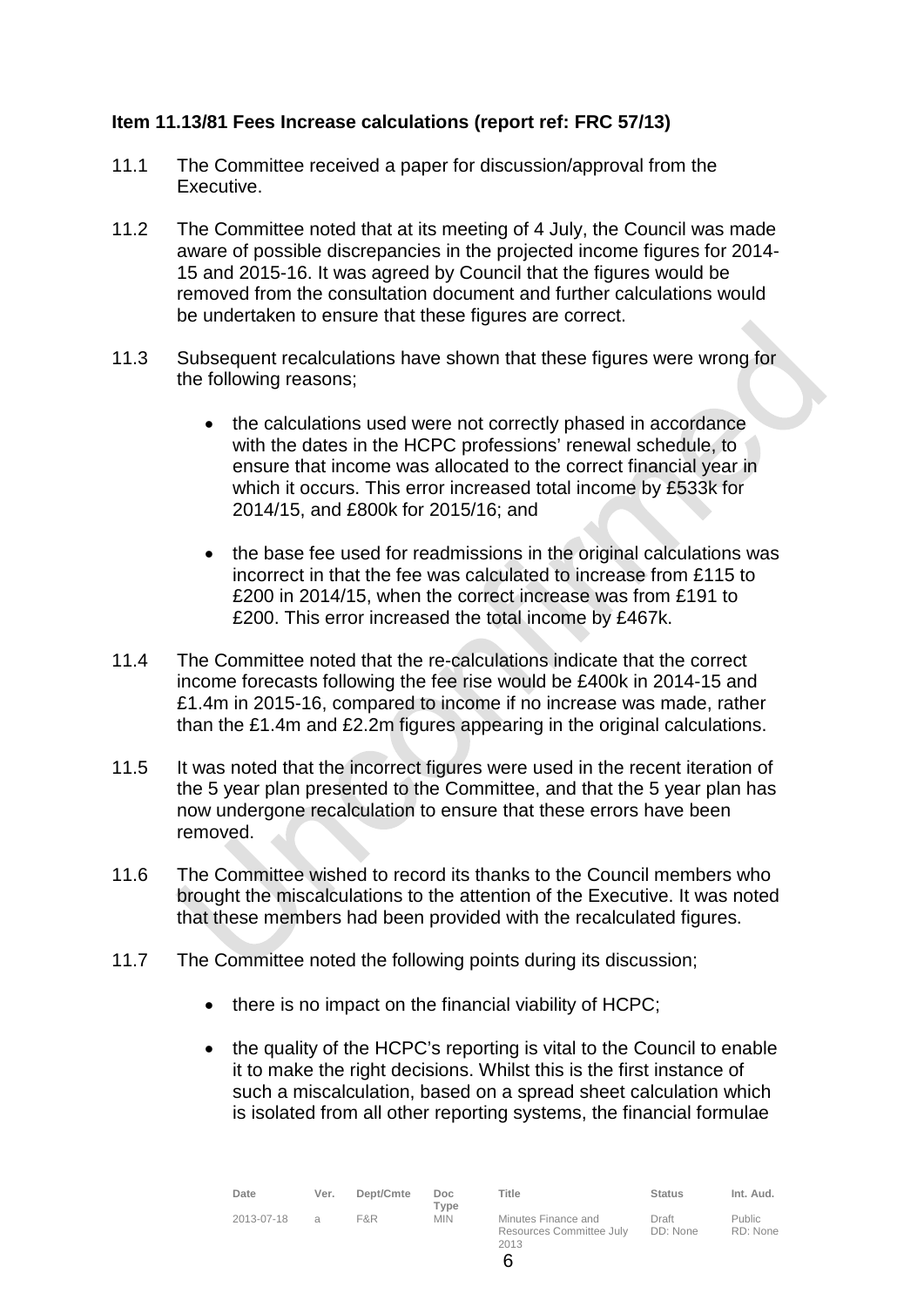will be reviewed to ensure accuracy and provide assurance to the Council;

- an in depth internal review of the reasons for this miscalculation will be carried out by an independent HCPC department. This review will also look at possible safeguards to prevent this type of error reoccurring. The Finance and Resources Committee along with Council and the Audit Committee will be presented with this report;
- the Finance and Resources Committee along with Council and the Audit Committee are able to commission an outside body to audit the HCPC's calculation methods if it feels this is necessary;
- previous reports of this nature have been presented in a way that allowed Committee members to work through the calculations independently. This was not provided for in this instance and will be provided in appropriate future papers;
- the mistake in the calculations does not affect the Council's decision on the proposed increase rate, as this decision was based on inflation rates. All professional bodies were written to upon the launch of the consultation and informed of the reasons for the proposed rise; and
- the tabled paper will be sent to all Council members, along with a covering report outlining the proposed course of action if agreed by this committee.
- 11.8 The Committee welcomed the proposed internal review. It was noted that other reports such as the Annual Report and Accounts were audited by external bodies and it would not be necessary to revisit these. However the 5 year plan will be reviewed.
- 11.9 The Committee discussed the 5 year plan. It was noted that years 4 and 5 contained theoretical assumptions which could not be taken as a clear projection of the HCPC's position at that time. It would therefore not be appropriate to commit to a further fee rise based on these years. The Executive continues to review the fees level every year.
- 11.10 The Committee agreed to defer its decision to approve the figures until its September meeting, at which the findings of the internal review report will be presented. The Committee requested that the Chair of the Committee be involved in this review, subject to his availability.
- **ACTION – Executive** to present the findings of the internal review into the fees calculation at the meeting of the Committee on 10 September 2013.

| Date       | Ver. | Dept/Cmte | Doc.<br>Tvpe | Title                                                   | <b>Status</b>     | Int. Aud.                 |
|------------|------|-----------|--------------|---------------------------------------------------------|-------------------|---------------------------|
| 2013-07-18 | a    | F&R       | <b>MIN</b>   | Minutes Finance and<br>Resources Committee July<br>2013 | Draft<br>DD: None | <b>Public</b><br>RD: None |

7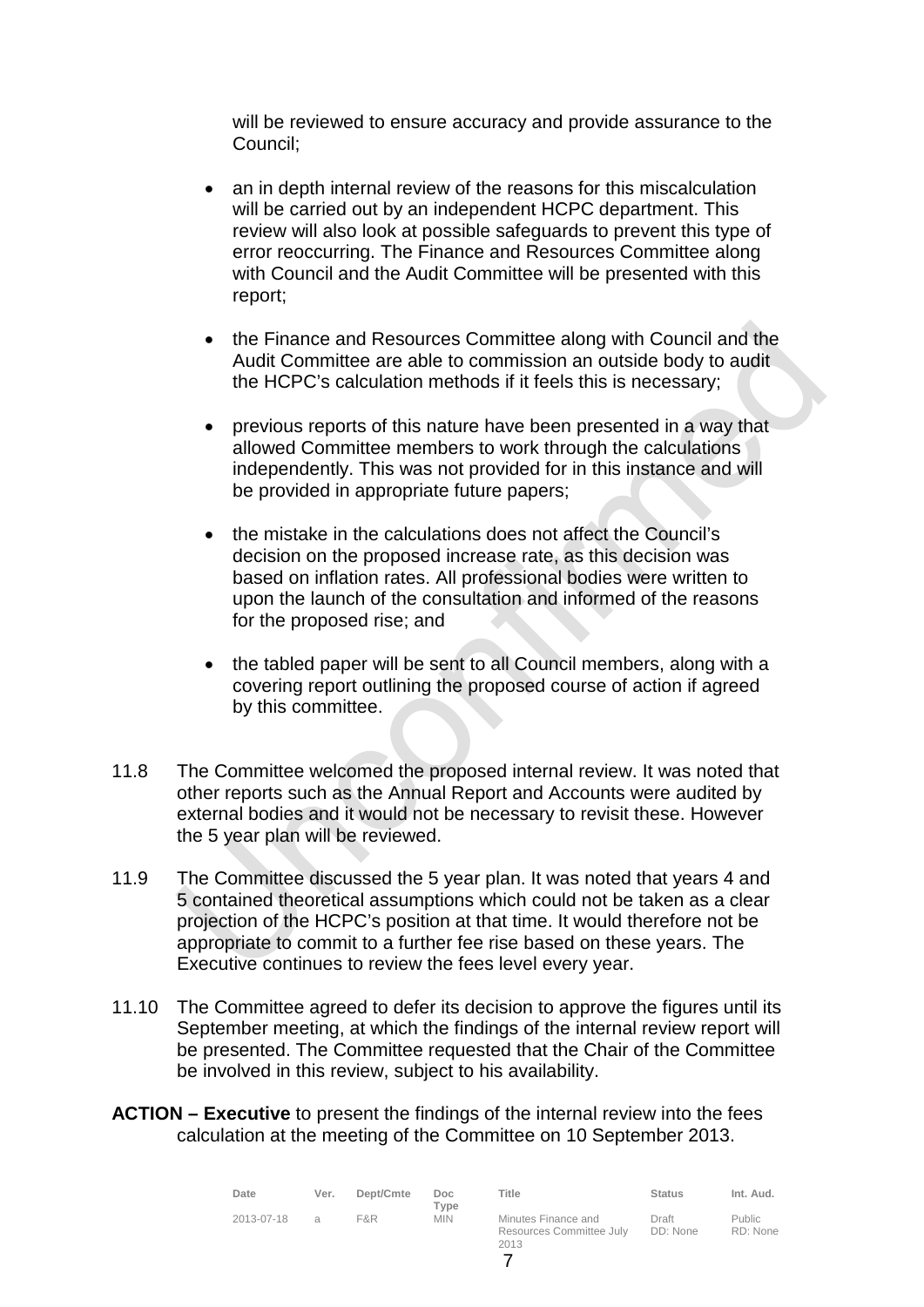## **Item 12.13/82 Exit Interview Report 2012-2013 (report ref: FRC 58/13)**

- 12.1 The Committee received a paper to note from the Executive.
- 12.2 The Committee noted the following points during discussion;
	- during the period 1 April 2012 to 31 March 2013, 26 employees left the HCPC in total. The analysis in the report covers feedback from 19 individuals;
	- the rate of employee turnover increased to 14% during 2012-13, compared with 9% in the previous year. HCPC employee turnover is now running slightly above the national average which is 11.9%. This increase in turnover took place in the months following the transfer of regulation of social workers to the HCPC;
	- this year's report was largely positive towards the organisation. Organisational culture, relationships with managers and carer development were rated particularly highly with 95% of leavers recommending the HCPC as an employer; and
	- the most commonly cited reason for leaving was enhanced job opportunity followed by salary.
- 12.3 The Committee discussed the all employee survey for 2013. It was noted that outputs from the all employee away day were being collated and analysed. The survey will then be drafted in light of this information to ensure maximum benefit.
- 12.4 The Committee discussed feedback from employees who do not pass their probation periods. It was felt that some useful information could be obtained by including this category in the exit interview process.
- 12.5 The Committee noted the report.

## **Item 13.13/83 Any other business**

13.1 The Chair informed the committee that the Annual Report and Accounts Committee attendance table had a separate column that referred to days charged in addition to meeting days attended. The Committee agreed that the Council should review this format for the 2013-14 report.

## **Item 14.13/84 Date and time of next meeting**

| Date       | Ver.          | Dept/Cmte | Doc<br>Type | Title                                                   | <b>Status</b>     | Int. Aud.                 |
|------------|---------------|-----------|-------------|---------------------------------------------------------|-------------------|---------------------------|
| 2013-07-18 | $\mathcal{A}$ | F&R       | <b>MIN</b>  | Minutes Finance and<br>Resources Committee July<br>2013 | Draft<br>DD: None | <b>Public</b><br>RD: None |